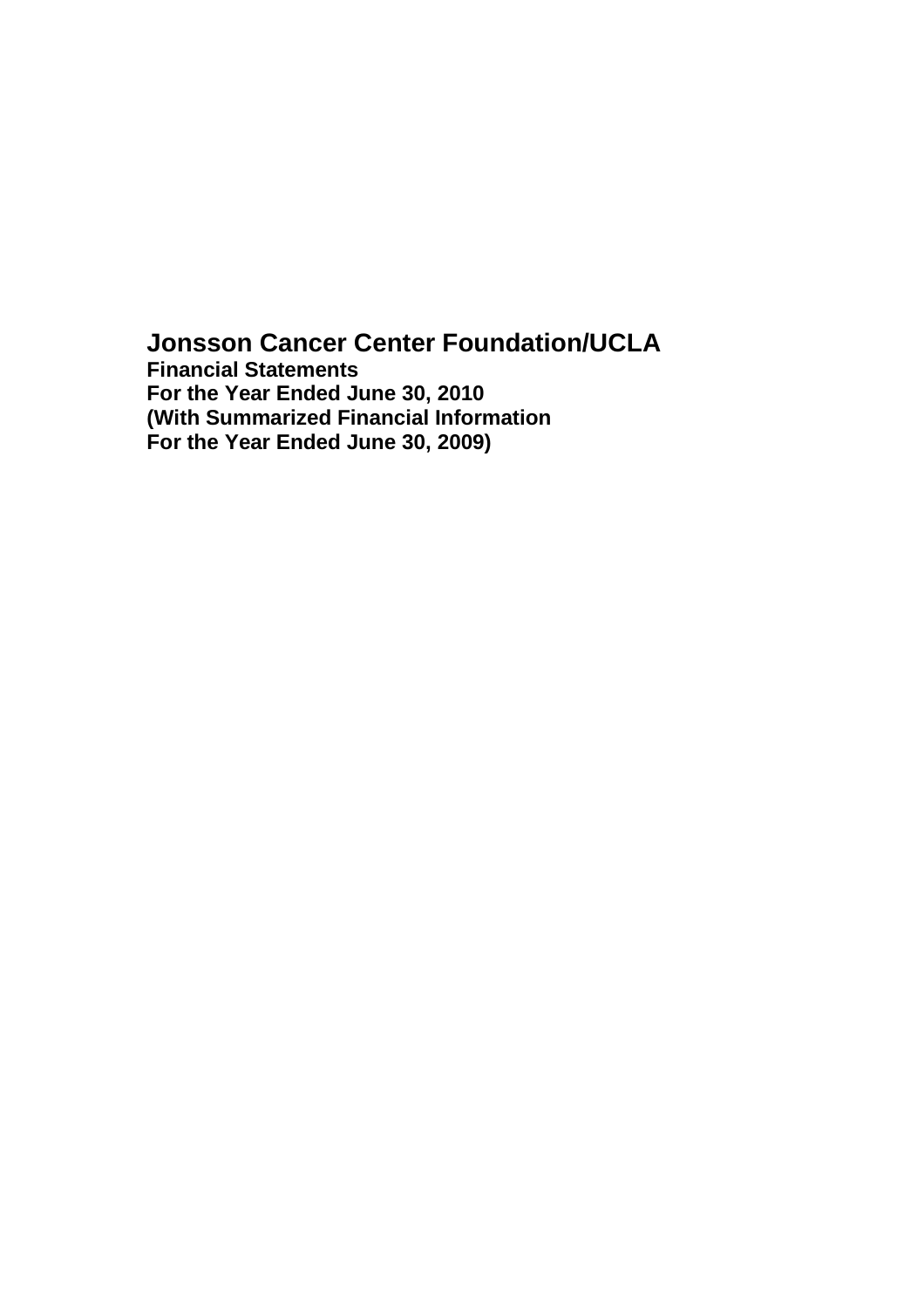## **Jonsson Cancer Center Foundation/UCLA Index June 30, 2010 (With summarized comparative information as of June 30, 2009)**

|                             | Page |
|-----------------------------|------|
|                             |      |
| <b>Financial Statements</b> |      |
|                             |      |
|                             |      |
|                             |      |
|                             |      |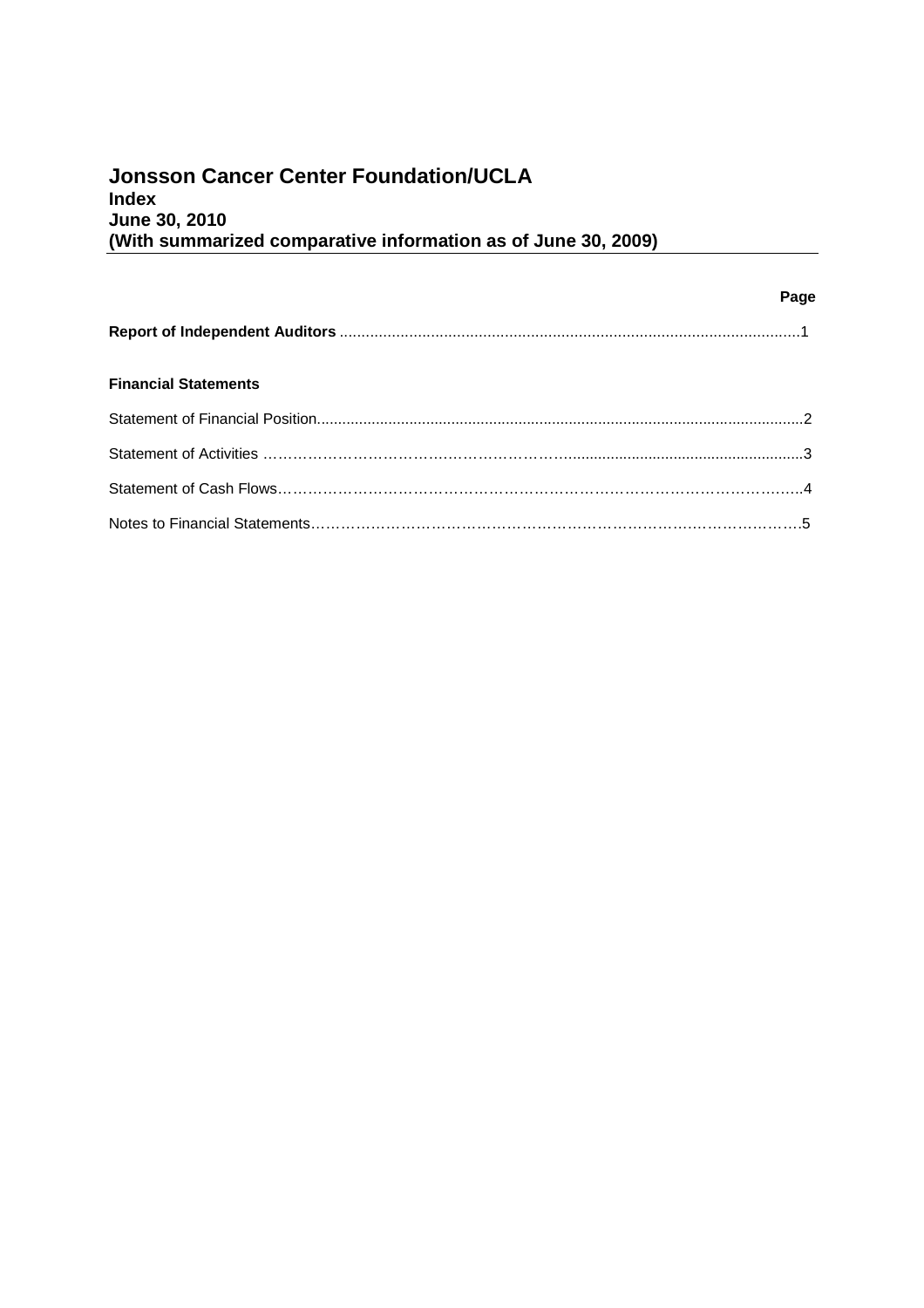# PRICEWATERHOUSE COPERS ®

**PricewaterhouseCoopers LLP 350 South Grand Avenue Los Angeles CA 90071 Telephone (213) 356 6000 Facsimile (813) 637 4444**

#### **Report of Independent Auditors**

The Board of Directors of Jonsson Cancer Center Foundation/UCLA

In our opinion, the accompanying statement of financial position and the related statements of activities and cash flows present fairly, in all material respects, the financial position of the Jonsson Cancer Center Foundation/UCLA (the "Foundation") at June 30, 2010, and the changes in its net assets and its cash flows for the year then ended in conformity with accounting principles generally accepted in the United States of America. These financial statements are the responsibility of the Foundation's management. Our responsibility is to express an opinion on these financial statements based on our audit. The prior year summarized comparative information has been derived from the Foundation's 2009 financial statements, and in our report dated October 20, 2009, we expressed an unqualified opinion on those financial statements. We conducted our audit of these statements in accordance with auditing standards generally accepted in the United States of America. Those standards require that we plan and perform the audit to obtain reasonable assurance about whether the financial statements are free of material misstatement. An audit includes examining, on a test basis, evidence supporting the amounts and disclosures in the financial statements, assessing the accounting principles used and significant estimates made by management, and evaluating the overall financial statement presentation. We believe that our audit provides a reasonable basis for our opinion.

ricarred others Coopus LLP

November 4, 2010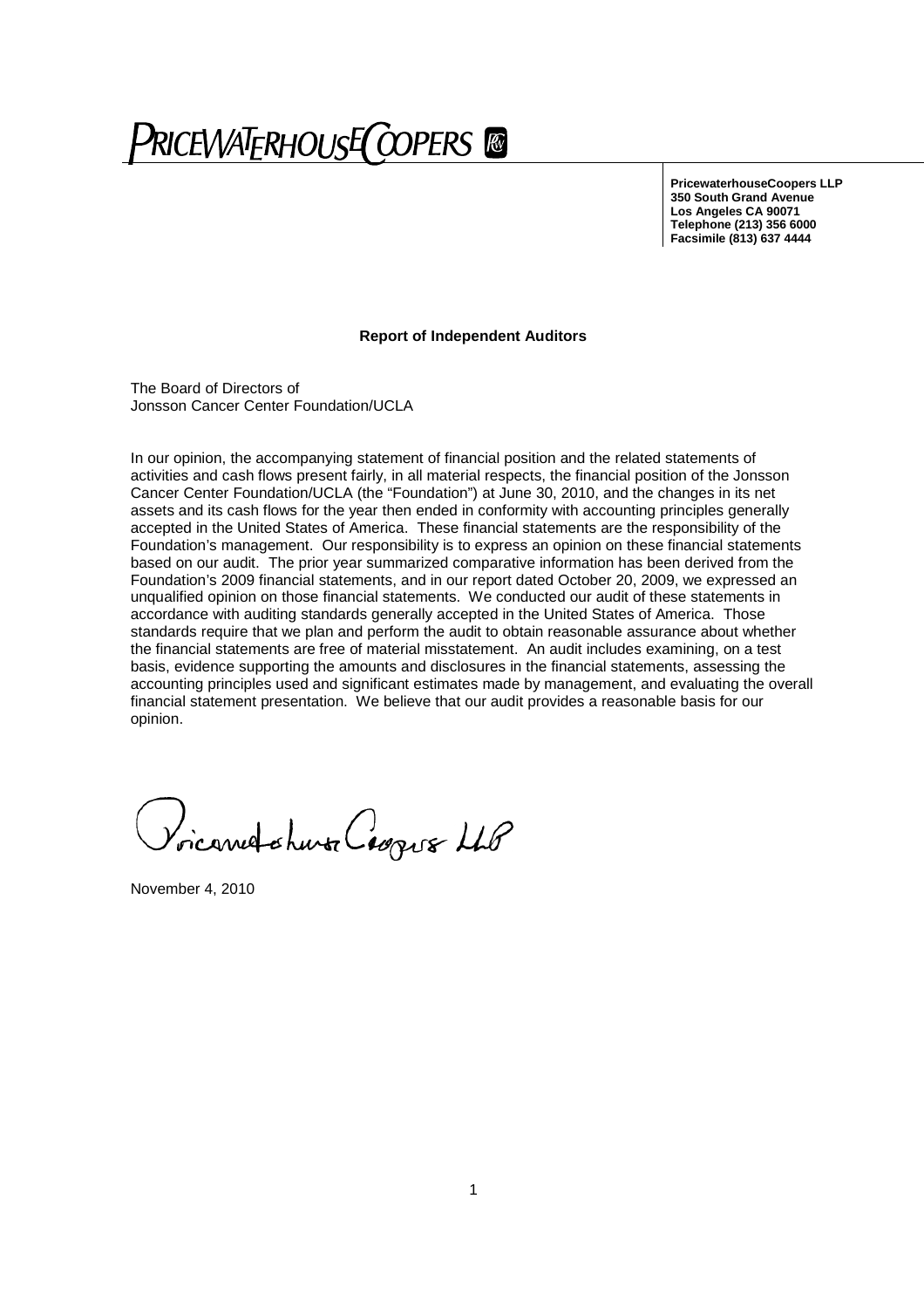## **Jonsson Cancer Center Foundation/UCLA Statement of Financial Position June 30, 2010 (With summarized comparative information as of June 30, 2009)**

|                                                         | 2010         | 2009            |
|---------------------------------------------------------|--------------|-----------------|
| <b>Assets</b>                                           |              |                 |
| Cash and investments                                    |              |                 |
| Cash and cash equivalents                               | \$<br>48,239 | \$<br>109,032   |
| The UCLA Foundation unendowed short-term investment     |              |                 |
| pool                                                    | 4,502,595    | 4,989,114       |
| University of California, endowed investment pool       | 3,674,303    | 3,355,718       |
| The UCLA Foundation long-term investment pool           | 1,991,883    | 1,890,249       |
| Total cash and investments                              | 10,217,020   | 10,344,113      |
| Accrued investment income                               | 54,126       | 179,164         |
| Accounts receivable and other assets                    | 36,941       | 110,521         |
| Contributions receivable, net                           | 859,764      | 951,875         |
| Contributions receivable from split-interest agreements | 287,440      | 254,846         |
| <b>Total assets</b>                                     | \$11,455,291 | \$11,840,519    |
| <b>Liabilities and Net Assets</b>                       |              |                 |
| Liabilities<br>Grants payable and accrued expenses      | \$<br>1,374  | \$<br>1,011,302 |
|                                                         |              |                 |
| <b>Total liabilities</b>                                | 1,374        | 1,011,302       |
| Net assets                                              |              |                 |
| Unrestricted                                            | 6,920,949    | 6,565,332       |
| Temporarily restricted                                  | 858,665      | 908,167         |
| Permanently restricted                                  | 3,674,303    | 3,355,718       |
| Total net assets                                        | 11,453,917   | 10,829,217      |
| Total liabilities and net assets                        | \$11,455,291 | \$11,840,519    |

The accompanying notes are an integral part of these financial statements.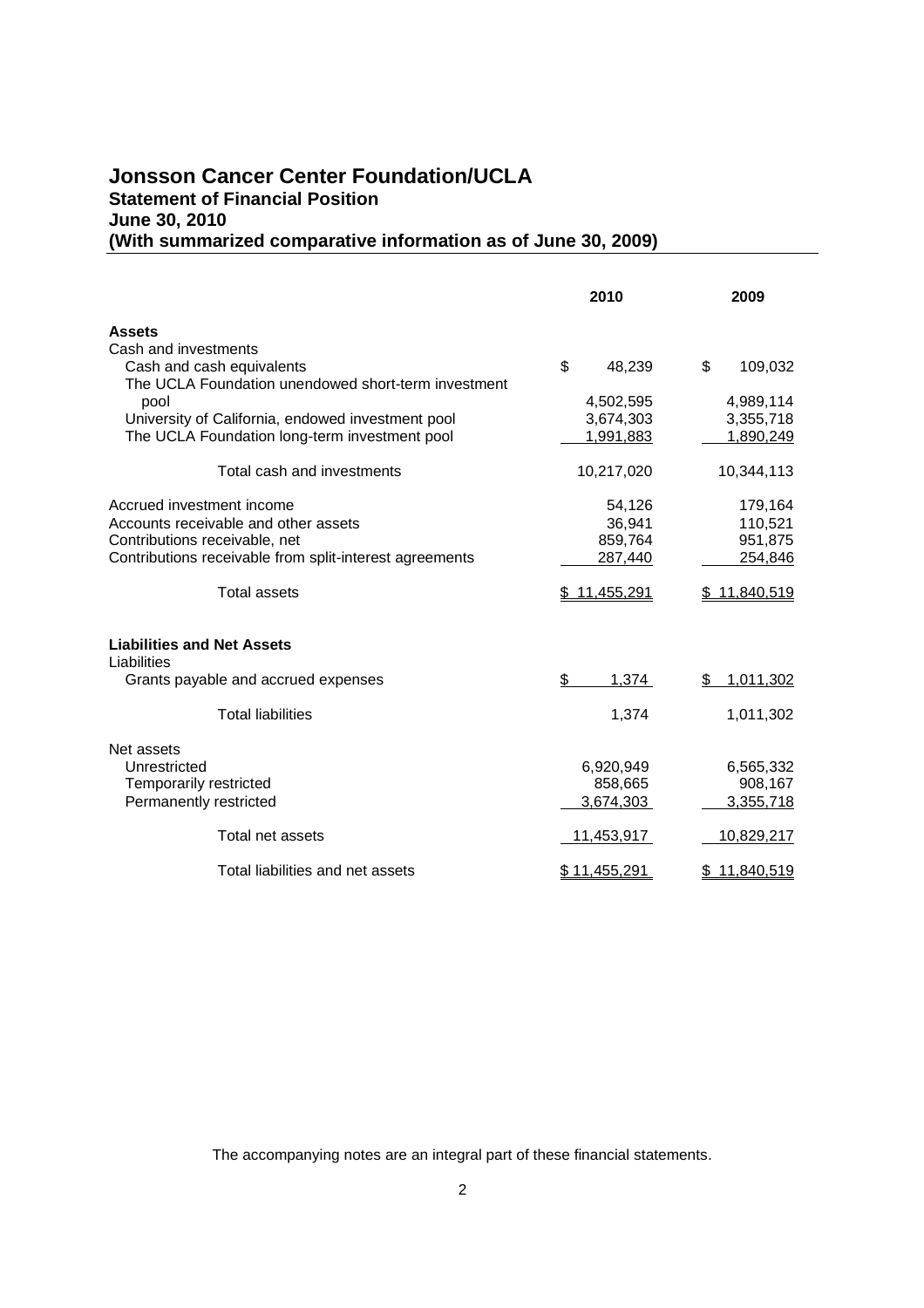## **Jonsson Cancer Center Foundation/UCLA Statement of Activities Year Ended June 30, 2010 (With summarized financial information for the year ended June 30, 2009)**

|                                                                                    | <b>Unrestricted</b>                  | Temporarily<br><b>Restricted</b> | Permanently<br><b>Restricted</b> | 2010<br>Total                    | 2009<br>Total                     |
|------------------------------------------------------------------------------------|--------------------------------------|----------------------------------|----------------------------------|----------------------------------|-----------------------------------|
| Revenue, gains / (losses), and                                                     |                                      |                                  |                                  |                                  |                                   |
| other support<br>Contributions<br>Benefits-Institute chapters<br>Investment income | \$<br>1.685.130<br>88,448<br>278,933 | \$7,465,529<br>44,072            | \$                               | \$9.150.659<br>88.448<br>323,005 | \$12,286,967<br>73,550<br>359,060 |
| Net unrealized and realized<br>gains / (losses)                                    | 101,634                              |                                  | 318,585                          | 420,219                          | (1,552,200)                       |
| Change in value of split-interest<br>agreements<br>Contributions released from     | 13,201                               | 19,392                           |                                  | 32,593                           | (7,626)                           |
| restrictions                                                                       | 7,578,495                            | (7,578,495)                      |                                  |                                  |                                   |
| Total revenue, gains<br>/ (losses), and other<br>support<br><b>Expenses</b>        | 9.745.841                            | (49, 502)                        | 318,585                          | 10,014,924                       | 11,159,751                        |
| Program services<br>Seed grants<br>Other grants                                    | 254,982<br>8,393,513                 |                                  |                                  | 254,982<br>8,393,513             | 424,536<br>11,800,133             |
| Total program services                                                             | 8,648,495                            |                                  |                                  | 8,648,495                        | 12,224,669                        |
| Fundraising<br>Management and general                                              | 317,380<br>424,349                   |                                  |                                  | 317,380<br>424,349               | 448.792<br>608,763                |
| <b>Total expenses</b>                                                              | 9,390,224                            |                                  |                                  | 9,390,224                        | 13,282,224                        |
| Change in net assets                                                               | 355,617                              | (49, 502)                        | 318,585                          | 624,700                          | (2, 122, 473)                     |
| Net assets at beginning of year                                                    | 6,565,332                            | 908,167                          | 3,355,718                        | 10,829,217                       | 12,951,690                        |
| Net assets at end of year                                                          | 6.920.949                            | 858.665                          | \$3,674,303                      | \$11,453,917                     | \$10,829,217                      |

The accompanying notes are an integral part of these financial statements.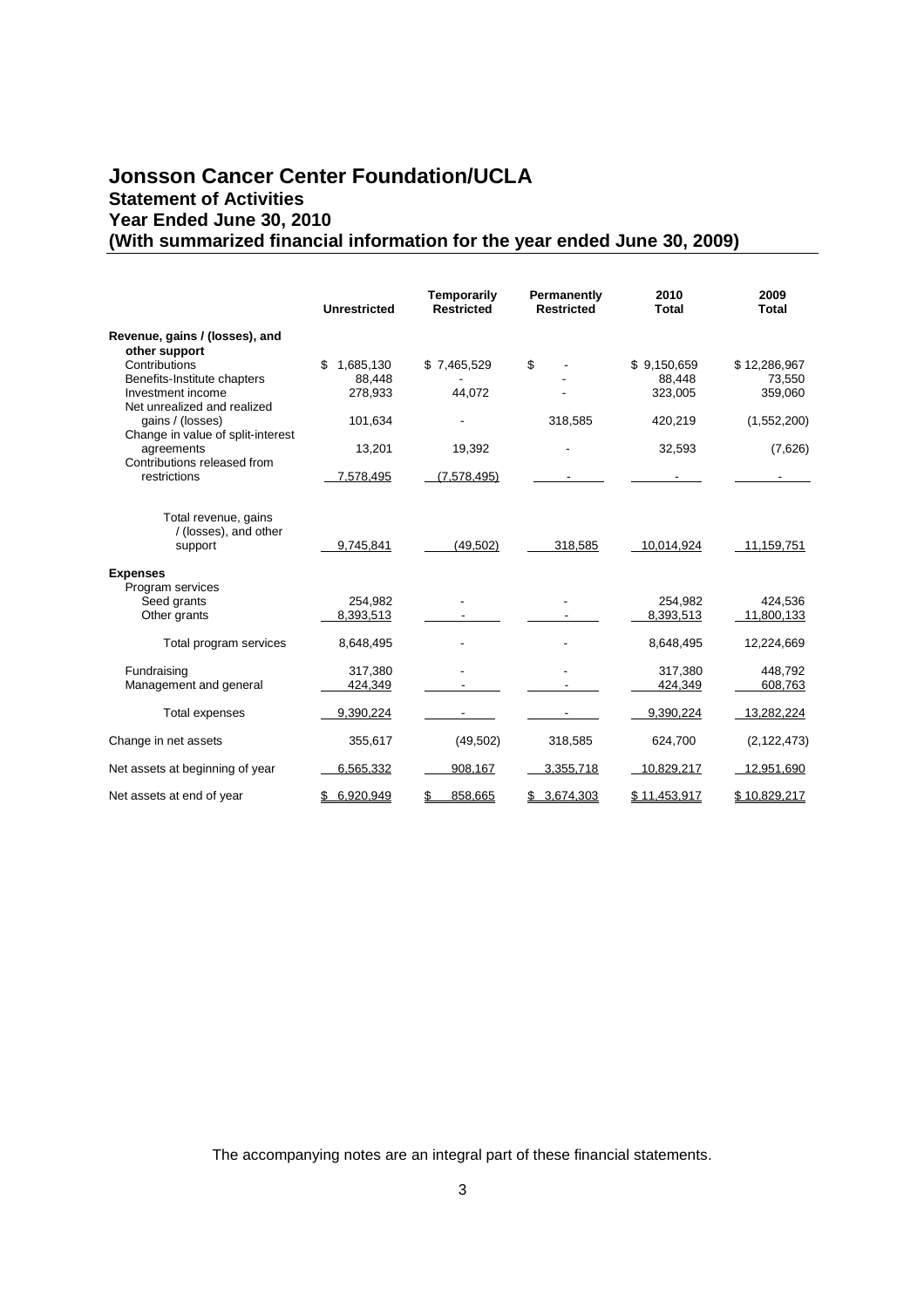## **Jonsson Cancer Center Foundation/UCLA Statement of Cash Flows Year Ended June 30, 2010 (With summarized comparative information for the year ended June 30, 2009)**

|                                                                    | 2010          | 2009             |
|--------------------------------------------------------------------|---------------|------------------|
| Cash flows from operating activities                               |               |                  |
| Change in net assets                                               | \$<br>624,700 | \$ (2, 122, 473) |
| Adjustments to reconcile change in net assets to                   |               |                  |
| net cash provided by operating activities                          |               |                  |
| Noncash gifts                                                      | (57,007)      | (120, 627)       |
| Realized and unrealized (gains)/losses on investments              | (420, 219)    | 1,552,200        |
| Changes in assets and liabilities                                  |               |                  |
| Accrued investment income                                          | 125,038       | (2,049)          |
| Accounts receivable and other assets                               | 73,580        | 336,257          |
| Contributions receivable, net                                      | 92,111        | 532,125          |
| Contributions receivable from split-interest agreements            | (32, 594)     | 7,627            |
| Grants payable and accrued expenses                                | (1,009,928)   | 830,355          |
| Net cash (used in)/provided by operating activities                | (604, 319)    | 1,013,415        |
| Cash flows from investing activities                               |               |                  |
| Proceeds from sales of investments                                 | 8,193,657     | 11,306,712       |
| Purchase of investments                                            | (7,650,131)   | (12, 287, 779)   |
| Net cash provided by/(used in) investing activities                | 543,526       | (981,067)        |
| Cash flows from financing activities                               |               |                  |
| Cash received for long-term contributions                          | 1,753,596     | 1,005,450        |
| Cash transferred to UCLA Foundation                                | (1,753,596)   | (1,005,450)      |
|                                                                    |               |                  |
| Net cash used in financing activities                              |               |                  |
| Net (decrease)/increase in cash and cash equivalents               | (60, 793)     | 32,348           |
| Cash and cash equivalents, beginning of year                       | 109,032       | 76,684           |
|                                                                    |               |                  |
| Cash and cash equivalents, end of year                             | 48,239<br>\$  | 109,032          |
|                                                                    |               |                  |
| Supplemental noncash activities information<br>Gifts of securities | \$57,007      | \$120,627        |

The accompanying notes are an integral part of these financial statements.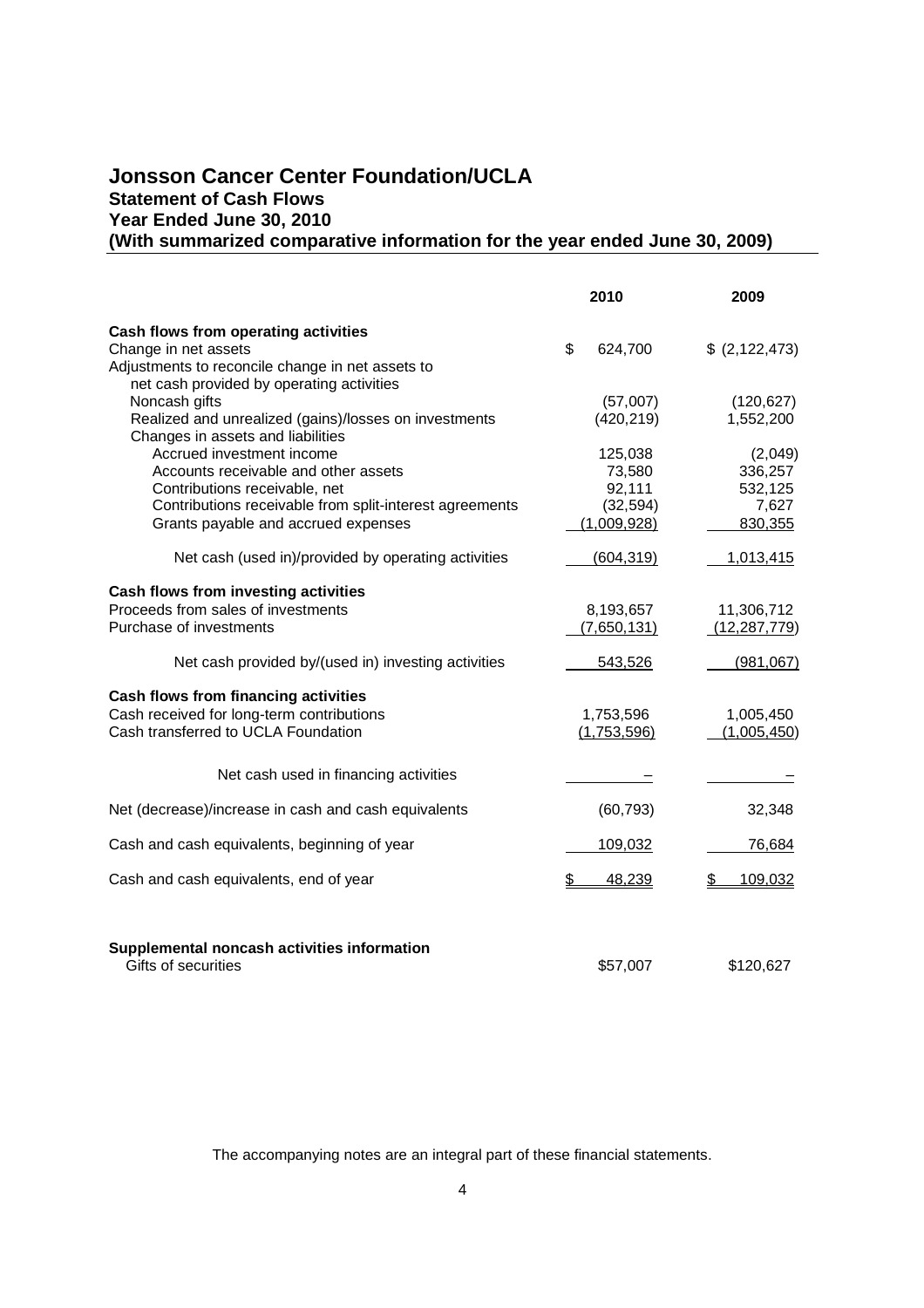#### **1. Organization**

The Jonsson Cancer Center Foundation/UCLA (the "Foundation") is a nonprofit organization whose primary purpose is to raise and distribute funds for cancer research at UCLA. UCLA provides the facilities and the staff for the operation and administration of the Foundation's activities. The Foundation transfers monies to UCLA, which assumes responsibility for actual disbursement. The Foundation has two independently operated chapters located throughout the greater Los Angeles area that assist in the fund raising effort.

#### **2. Summary of Significant Accounting Policies**

#### **Basis of Presentation**

The financial statements are prepared on the accrual basis of accounting in accordance with accounting principles generally accepted in the United States of America and with the AICPA Audit and Accounting Guide "Not-for-Profit Organizations".

#### **Recently Adopted New Accounting Pronouncements**

In July 2009, the Foundation adopted new guidance that established the Financial Accounting Standards Board ("FASB") Accounting Standards Codification ("ASC") as the single source of authoritative accounting principles generally accepted in the United States of America ("GAAP"). The Codification establishes a common referencing system for accounting standards and is generally organized by subject matter. Use of the Codification has no impact on the Foundation's financial condition or results of its operations. In connection with the use of the Codification, these financial statements no longer make reference to specific accounting standards by number or title.

In October 2009, the Foundation adopted new FASB guidance on determining the fair value of investments in certain entities that calculate net asset value per share. This guidance amended prior GAAP by stating that if an investment does not have a readily determinable fair value and has all the attributes of an investment company, a reporting entity is permitted, as a practical expedient, to estimate fair value using the investment's net asset value per share ("NAV"). The NAV should be calculated as of the reporting entity's measurement date and, if not, the NAV must be adjusted for significant market events since its calculation. This guidance also precludes a reporting entity from using this practical expedient if it is probable that it will sell the investment at a price other than NAV. The guidance also requires enhanced disclosures about the nature and risk of such investments. The adoption of this guidance did not have a material impact on the Foundation's financial statements.

#### **Summarized Comparative Information**

The financial statements include certain prior-year summarized comparative information in total but not by net asset class. Such information does not include sufficient detail to constitute a presentation in conformity with generally accepted accounting principles. Accordingly, such information should be read in conjunction with the organization's financial statements for the year ended June 30, 2009, from which the summarized information was derived.

#### **Use of Estimates**

The preparation of financial statements in conformity with generally accepted accounting principles requires management to make estimates and assumptions that affect the reported amounts of assets and liabilities and disclosure of contingent assets and liabilities at the date of the financial statements and the reported amounts of revenues and expenses during the reporting period. Actual results could differ from those estimates.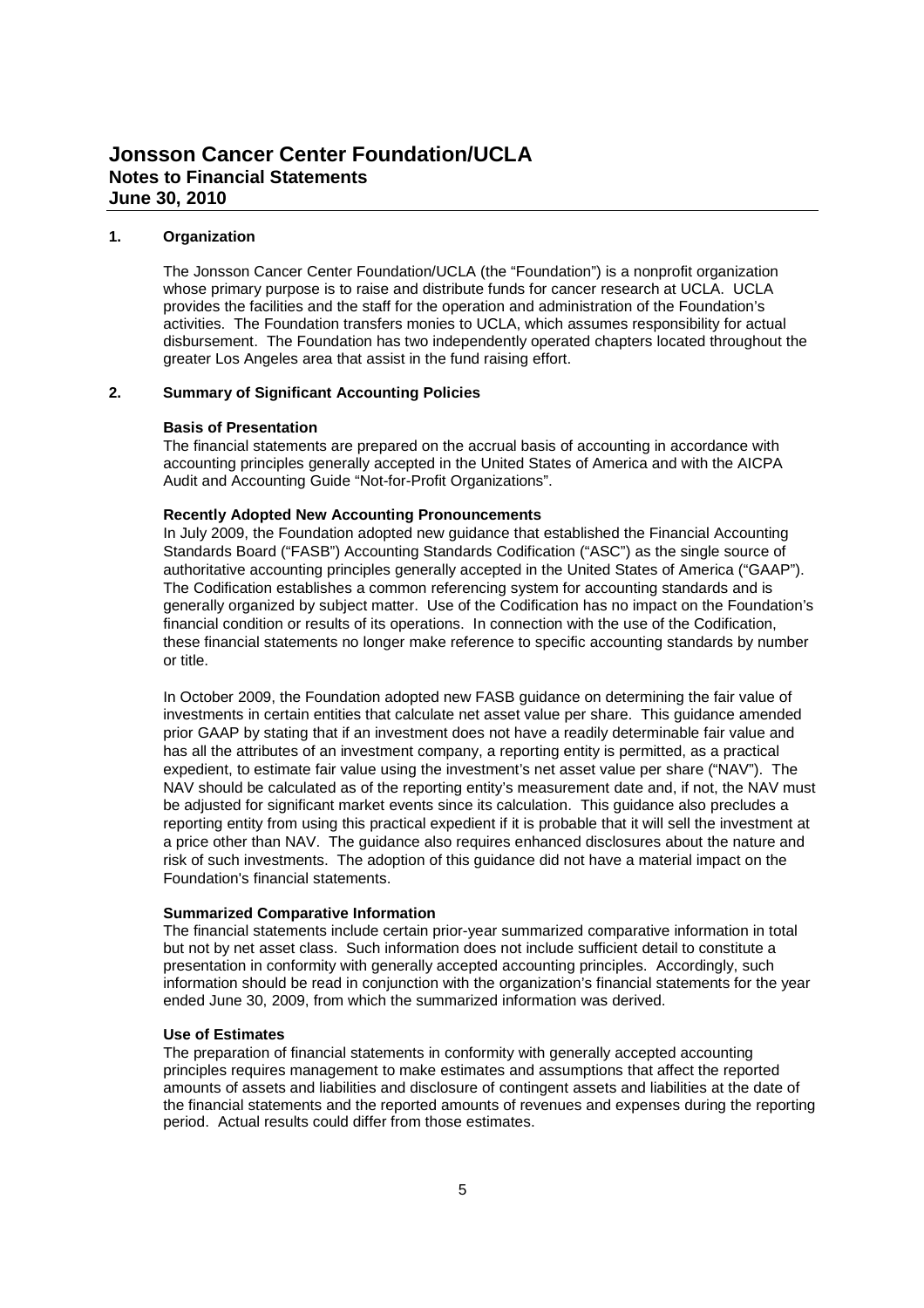## **Jonsson Cancer Center Foundation/UCLA Notes to Financial Statements June 30, 2010**

#### **2. Summary of Significant Accounting Policies (continued)**

#### **Cash Equivalents**

The Foundation considers all highly liquid instruments purchased with an original maturity of three months or less to be cash equivalents.

#### **Contributions Receivable**

Unconditional promises to give are recorded at fair value. To determine fair value, an annual discount rate was applied to future payments. In accordance with the fair value standards, the discount rates used were determined using a risk free rate adjusted for the risk of donor default. Amortization of these discounts is included in contribution revenue. Conditional promises to give are not included as revenue until the conditions are substantially met. Contributions receivable are reviewed for collectibility and reserves for uncollectible amounts are established when needed.

#### **Contributions Receivable from Split Interest Agreements**

The Foundation is a beneficiary of assets held in trusts administered by other trustees. Contributions receivable from split interest agreements are recorded at estimated fair value of the amount held by the trustee that is due to the Foundation. The Foundation uses an interest rate commensurate with the risks involved and changes in life expectancy to discount the contributions receivable. The amortization of this discount and changes in actuarial assumptions are reflected in the statements of activities as a change in value of split-interest agreements.

#### **Net Assets**

The assets, liabilities, and net assets of the Foundation are reported within categories as follows:

#### *Permanently Restricted Net Assets*

The portion of net assets resulting (a) from contributions and other inflows of assets whose use by the Foundation is limited by donor-imposed stipulations that neither expire by passage of time nor can be fulfilled or otherwise removed by actions of the Foundation, and (b) from reclassification from (or to) other classes of net assets as a consequence of donor-imposed stipulations.

#### *Temporarily Restricted Net Assets*

The portion of net assets resulting (a) from contributions and other inflows of assets whose use by the Foundation is limited by donor-imposed stipulations that either expire by passage of time or can be fulfilled and removed by actions of the Foundation pursuant to those stipulations, and (b) from reclassification to (or from) other classes of net assets as a consequence of donor-imposed stipulations, their expiration by passage of time, or their fulfillment and removal by actions of the Foundation pursuant to those stipulations. Temporarily restricted net assets are to be used solely for cancer research.

#### *Unrestricted Net Assets*

The portion of net assets that is neither permanently restricted nor temporarily restricted by donor-imposed stipulations. The only limits on unrestricted net assets are broad limits resulting from the nature of the organization and the purposes specified in its articles of incorporation or bylaws and, perhaps, limits resulting from contractual agreements. Unrestricted net assets include Board designated funds.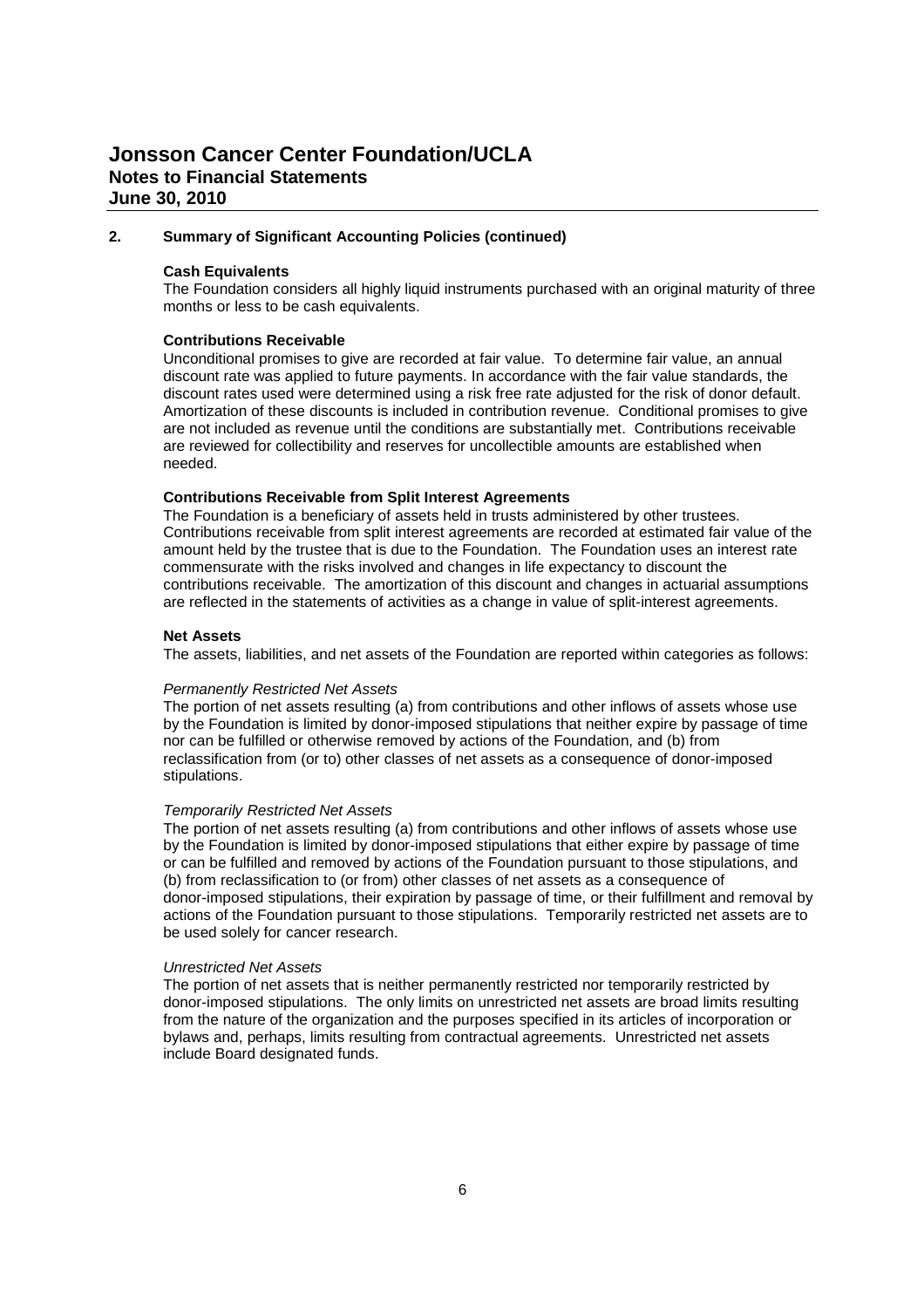## **Jonsson Cancer Center Foundation/UCLA Notes to Financial Statements June 30, 2010**

#### **2. Summary of Significant Accounting Policies (continued)**

#### **Revenue Recognition**

Contributions, including the fair value of unconditional pledges, are recorded as revenues when received. Investment income and realized gains or losses are recognized as revenues when earned or realized, respectively. Unrealized investment gains or losses are recorded in the Statement of Activities as a result of changes in fair value.

#### **Income Taxes**

The Foundation is exempt from federal income and California franchise taxes under Section 501(c) (3) of the Internal Revenue Code. The Foundation is a public charity described in Section 501(a) (2) and corresponding California Revenue and Taxation Code sections.

#### **Subsequent Events**

Subsequent events have been evaluated through November 4, 2010, which is the date the financial statements were available to be issued.

#### **3. Investment Pools**

The Foundation invests its funds in the University of California Regents' ("UC Regents") General Endowment Pool ("GEP") as well as the UCLA Foundation's endowed and unendowed investment pools ("EIP" and "UIP", respectively) in order to maximize its investment returns. Both the UC Regents' and the UCLA Foundation's endowed investment pools have a long-term investment horizon and hold investments in equity securities, alternative investments and fixed income instruments. Alternative investments include hedge funds, private equity, and venture capital.

These investment pools, whether held by The Regents or by the UCLA Foundation, are accounted for using a unitized investment pool methodology. The fair values of these investments have been estimated using net asset value as determined by the pool's manager (The Regents of the University of California or The UCLA Foundation). At each month-end, a fair value unit price is established based on the value of endowed pool assets (end of the month) divided by the total number of pool units at the beginning of the month. Monthly investment income, realized and unrealized gains and losses are allocated equitably based on the units owned by each participant. There are no restrictions on the redemptions of these investments. For EIP, existing units can only be sold at month-end and for GEP, withdrawal from the corpus may be made only during the fourth quarter of a fiscal year. Both EIP and GEP investments are considered as Level 2 within the fair value hierarchy of ASC 820 fair value measurements.

The UCLA Foundation's UIP has a short-term investment horizon and consists principally of investments in the UC Regents' short-term investment pool ("STIP"). The UC Regents' STIP is invested in high quality money market and fixed income instruments with the objective to maximize returns consistent with safety of principal, liquidity, and cash flow requirements. The UCLA Foundation does not place any restrictions on amounts or frequency of trades for entities invested in its UIP. As such, it is a highly liquid asset similar to a money market fund and is valued at its net asset value of \$1.00. This investment is considered as Level 2 within the fair value hierarchy of ASC 820 fair value measurements.

The Foundation is exposed to credit risk for the amount of the investments in the event of nonperformance by the other parties to the investment transactions. To minimize any potential risk, both the UC Regents and the UCLA Foundation maintain investment guidelines.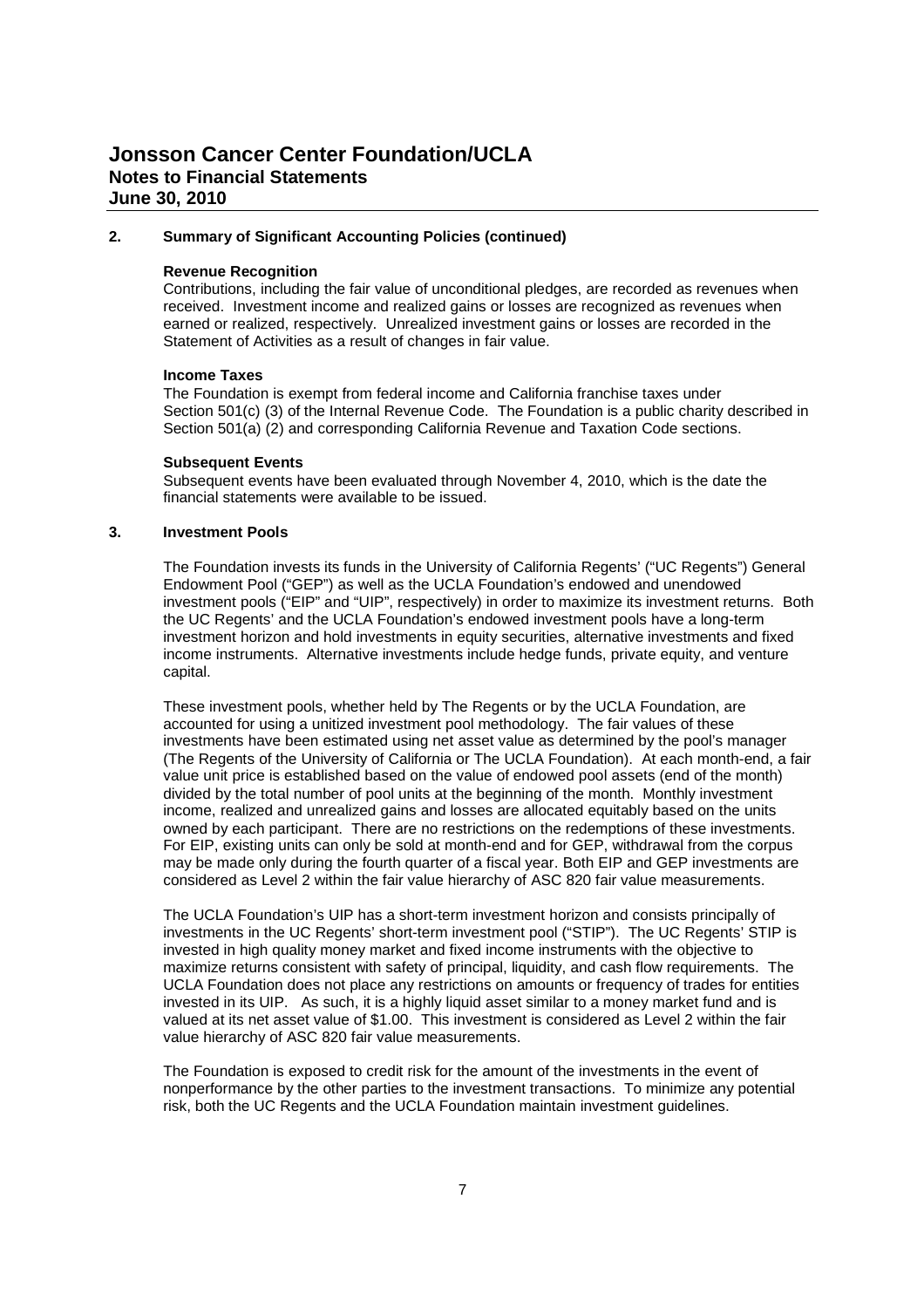#### **3. Investment Pools (continued)**

The following table summarizes the Foundation's investments at June 30, 2010, stated at fair value:

#### **Investments**

| The UCLA Foundation's UIP | \$4.502.595  |
|---------------------------|--------------|
| The UC Regents' GEP       | 3,674,303    |
| The UCLA Foundation's EIP | 1.991.883    |
| Total                     | \$10,168,781 |

#### **4. Fair Value Measurements**

Certain Foundation's assets are measured and reported in the financial statements at fair value on a recurring basis. The fair value hierarchy of valuation techniques is utilized to determine such fair value. The three levels of the fair value hierarchy are as follows:

- Level 1 Quoted market prices in active markets for identical assets.
- Level 2 Quoted prices in active markets for similar assets; quoted prices for identical assets in markets that are inactive; and prices based on observable inputs other than an unadjusted quoted price.
- Level 3 Pricing inputs are unobservable for the assets.

Valuation inputs may be observable or unobservable, and refer to the assumptions that a market participant would consider significant to value an asset or liability. The determination of "observable" requires judgment by the Foundation. In general, the Foundation considers observable inputs to be data that are readily available, regularly updated, reliable, and verifiable. Unobservable inputs may be used when observable inputs are not readily available or current. In this situation, one or more valuation techniques may be used including the market approach (inputs based on recent market transactions or comparables) or the income approach (discounted cash flow)

The following table summarizes the valuation of the Foundation's assets by the ASC 820 fair value hierarchy levels as of June 30, 2010:

|                               | Total        | Level <sub>2</sub> | Level 3 |
|-------------------------------|--------------|--------------------|---------|
| Investments                   |              |                    |         |
| The UCLA Foundation's UIP     | \$4,502,595  | \$4,502,595        | \$      |
| The UC Regents' GEP           | 3,674,303    | 3,674,303          |         |
| The UCLA Foundation's EIP     | 1,991,883    | 1,991,883          |         |
| <b>Total Investments</b>      | \$10,168,781 | \$10,168,781       |         |
| Contributions Receivable from |              |                    |         |
| Split-interest agreements     | 287.440      |                    | 287.440 |